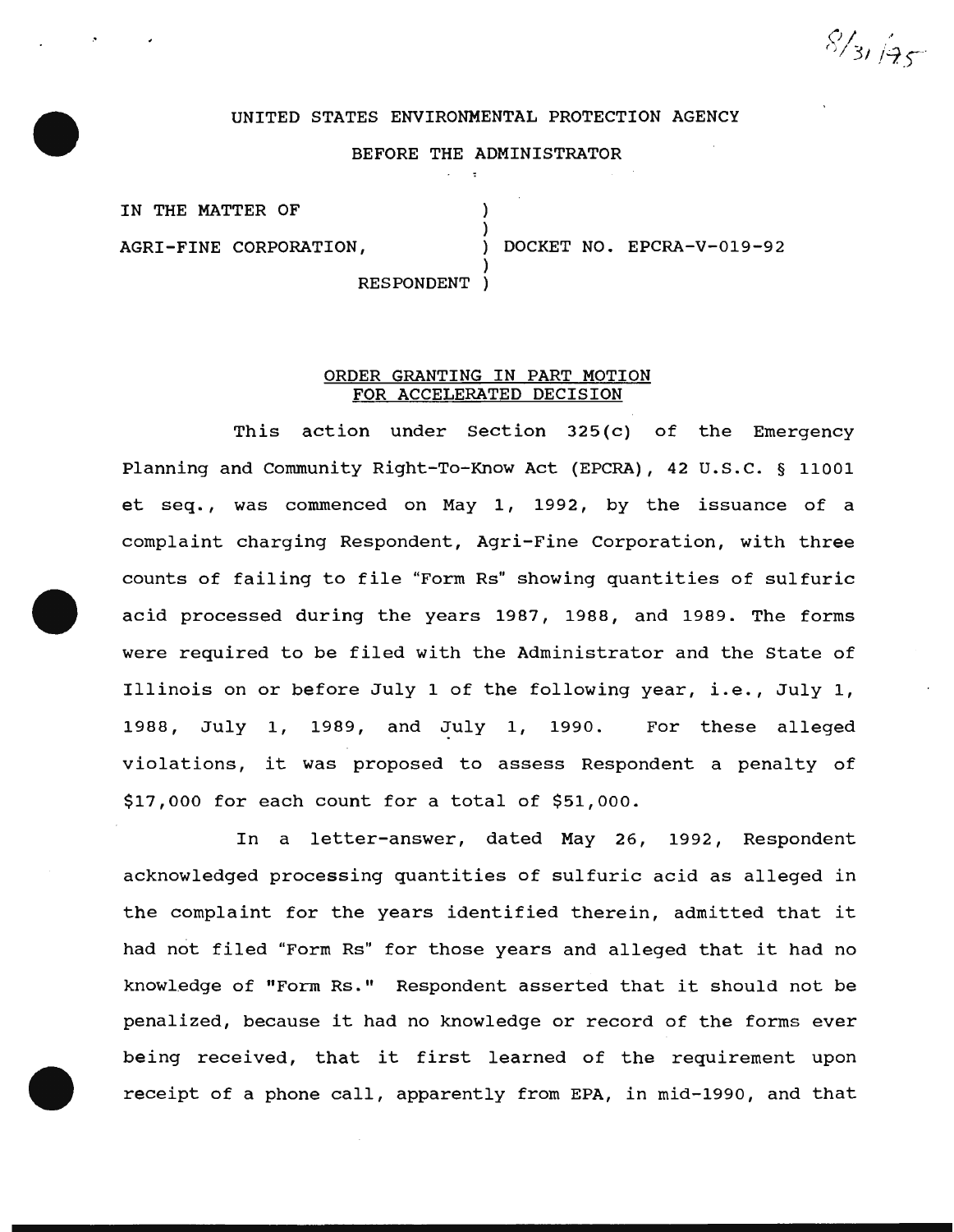the required forms had since been filed. Additionally, Respondent alleged that it was a small, family-owned business engaged in the production of animal feed, that it was financed in part by the SBA and encouraged to locate on vacated property on the southeast side of Chicago, bringing 20 badly needed jobs to the area. Respondent alleged that imposition of a penalty of the magnitude sought would almost certainly cause it to go out of business, doing an injustice to its employees and the community. Respondent requested a hearing.

Complainant filed prehearing information as directed by the ALJ on October 16, 1992. Although Respondent moved for and was granted an extension of time to submit prehearing information, its submission, dated November 13, 1992, stated that other than the fact it was unaware of EPCRA § 313, it had no defense to the action. Additionally, Respondent stated that it had neither potential witnesses nor exhibits to offer at that time.

Under date of August 2, 1993, Complainant filed a motion to amend the complaint to reduce the penalty claimed to \$42,532 based on application of the Enforcement Response Policy (ERP) for Section 313 of EPCRA and Section 6607 of the Pollution Prevention Act (August 10, 1992) . Complainant moved for an accelerated decision as to liability based on the admissions in Respondent's answer and, as to the amount of the penalty, contending that it was reasonable in relation to penalties that had been assessed in similar cases. By an order, dated September 22, 1993, the motion to amend the complaint was granted and Respondent was granted an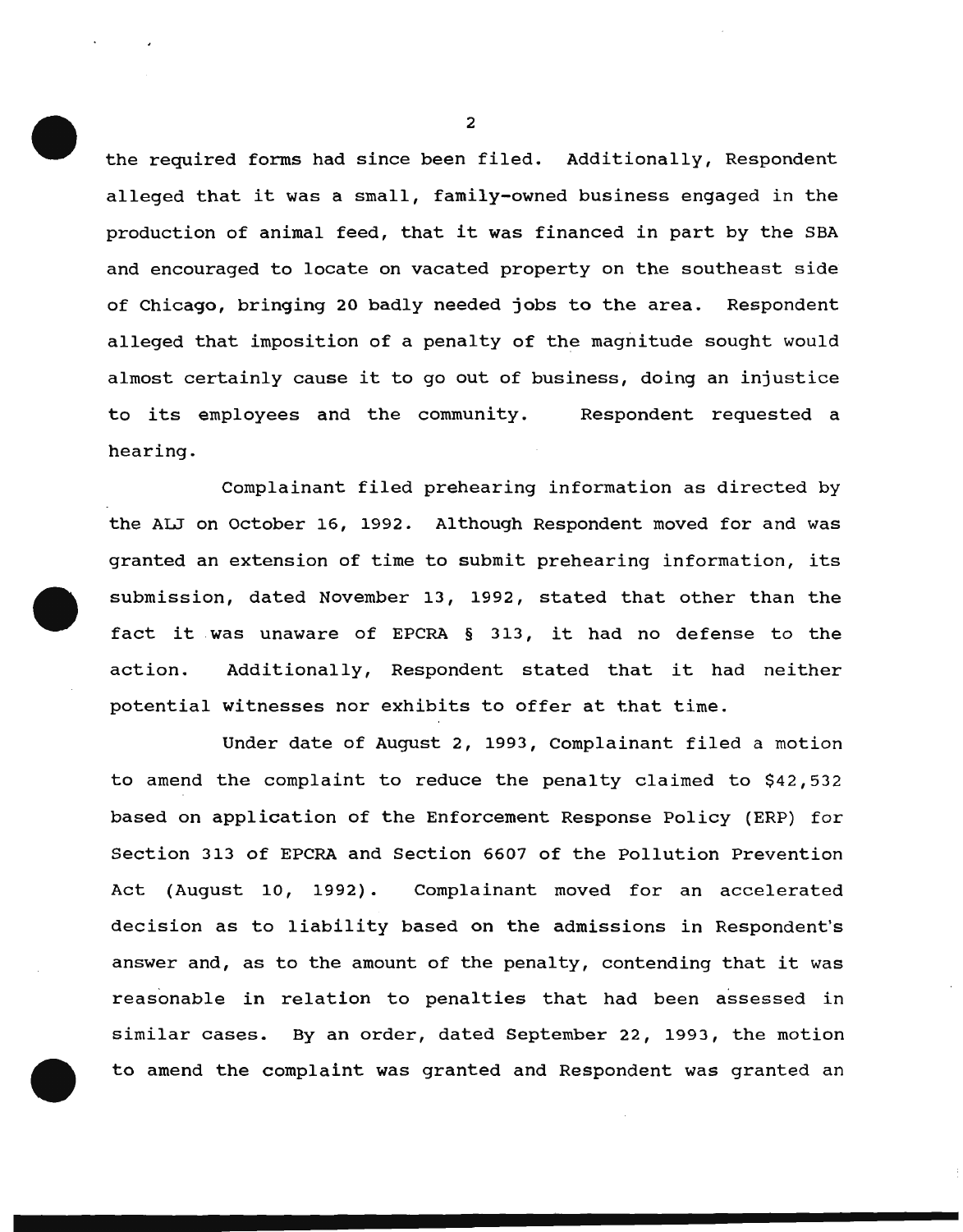extension until the due date of its answer to the amended complaint in which to respond to the motion for an accelerated decision.

Thereafter, Respondent retained counsel, who, under date of october 28, 1993, filed an amended answer and a response to Complainant's motion for an accelerated decision. Respondent admitted that from time to time it barely had "10 or more full-time employees" and denied that it was in SIC Code 2076 as alleged in the complaint. The amended answer neither admitted nor denied that Respondent had "processed" the quantities of sulfuric acid during the years 1987, 1988, and 1989, alleged in the complaint, and demanded strict proof thereof. Respondent raised several issues concerning the amount and appropriateness of the proposed penalty, including the fact that "non-aerosol" forms of sulfuric acid have been proposed for delisting (56 Fed. Reg. 34158, July 26, 1991), and requested a hearing.

Responding to the motion for an accelerated decision, Agri-Fine alleges that the documents relied upon by Complainant do not show that it "processed" sulfuric acid, that it is not now and never has been in SIC Code 2076, and that, although it may have had 17 or more full-time employees at the time of the EPA inspection in September of 1990 or at the time the amended complaint was filed, this was not the case during the years 1987, 1988, and 1989 referred to in the complaint. Accordingly, Respondent contends that there are material issues of fact as to its liability, making summary judgment inappropriate. As to the penalty, Respondent contends that there are material issues of fact regarding the risks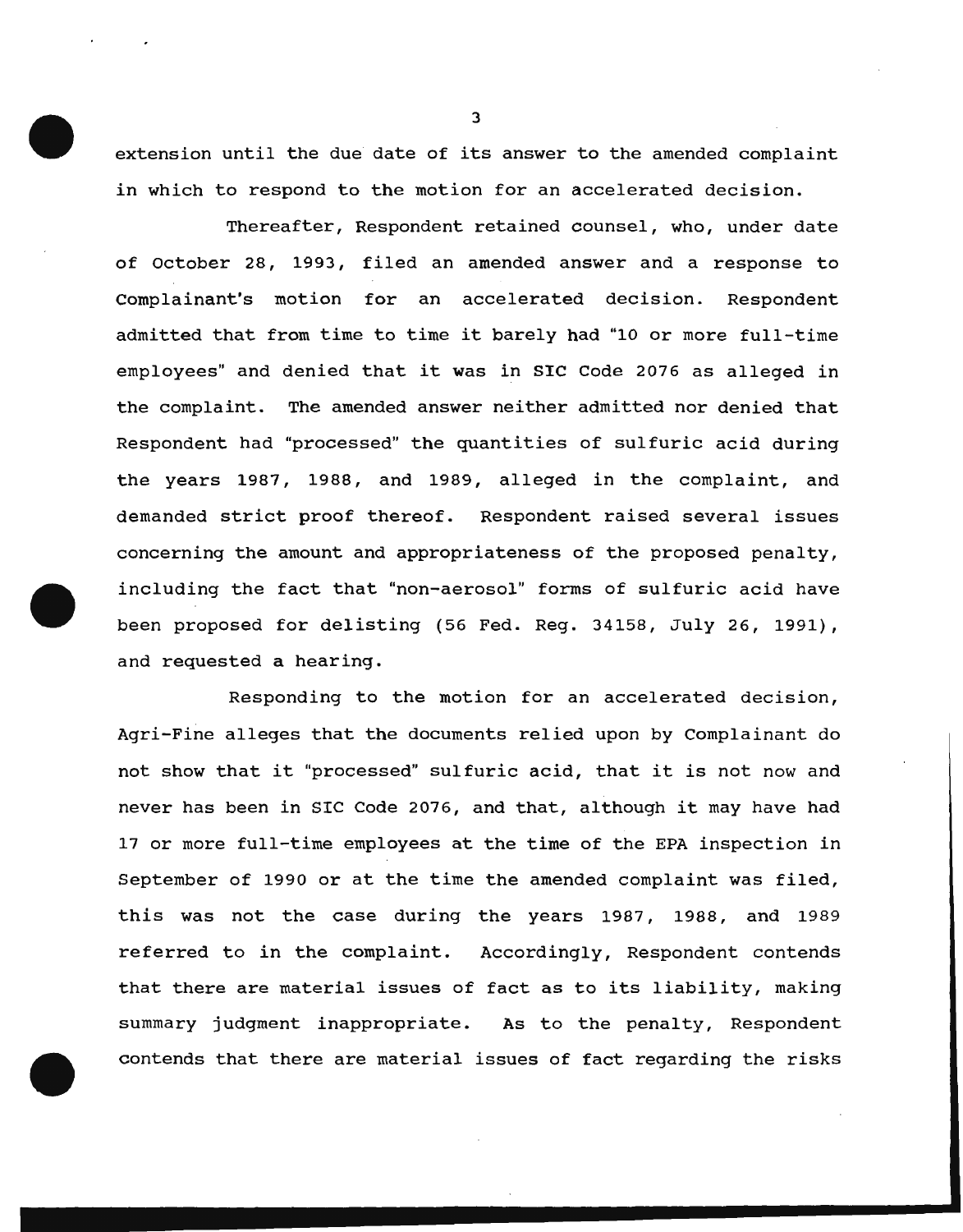(of its alleged noncompliance), and denies that the 1992 ERP is the appropriate penalty policy or that the penalty was properly determined. For these reasons, Agri-Fine urges that the motion for summary judgment be denied.

With the permission of the ALJ, Complainant filed a reply to Agri-Fine's response to its motion for accelerated decision. Complainant asserts that the amended answer does not establish that there are any material facts at issue regarding either liability or the amount of the penalty. Although the amended answer was intended to supersede the original answer, Complainant says that it intends to offer the original answer into evidence as evidence of Respondent's liability. Moreover, Complainant argues that, because the initial answer is part of the record, judicial (official] notice may be taken thereof. Apart from the pleadings, Complainant cites a letter from Respondent, dated September,4, 1990, attached to the inspection report, which reflects that Respondent processed quantities of sulfuric acid for the years 1987, 1988, and 1989 as alleged in the complaint. As to Agri-Fine's contention that it is not in SIC Code 2076, Complainant points out that Respondent admitted this allegation in its initial answer to the complaint and alleges that Respondent is listed in SIC Code 2076 in the 1991 Illinois Manufacturers Directory.<sup> $y$ </sup> Moreover, even if, as Respondent contends, it is included within SIC Code 2048,

*Y* Although, as Complainant alleges, the inspection report states that Respondent is in SIC Code 2076, the source of this information is not stated.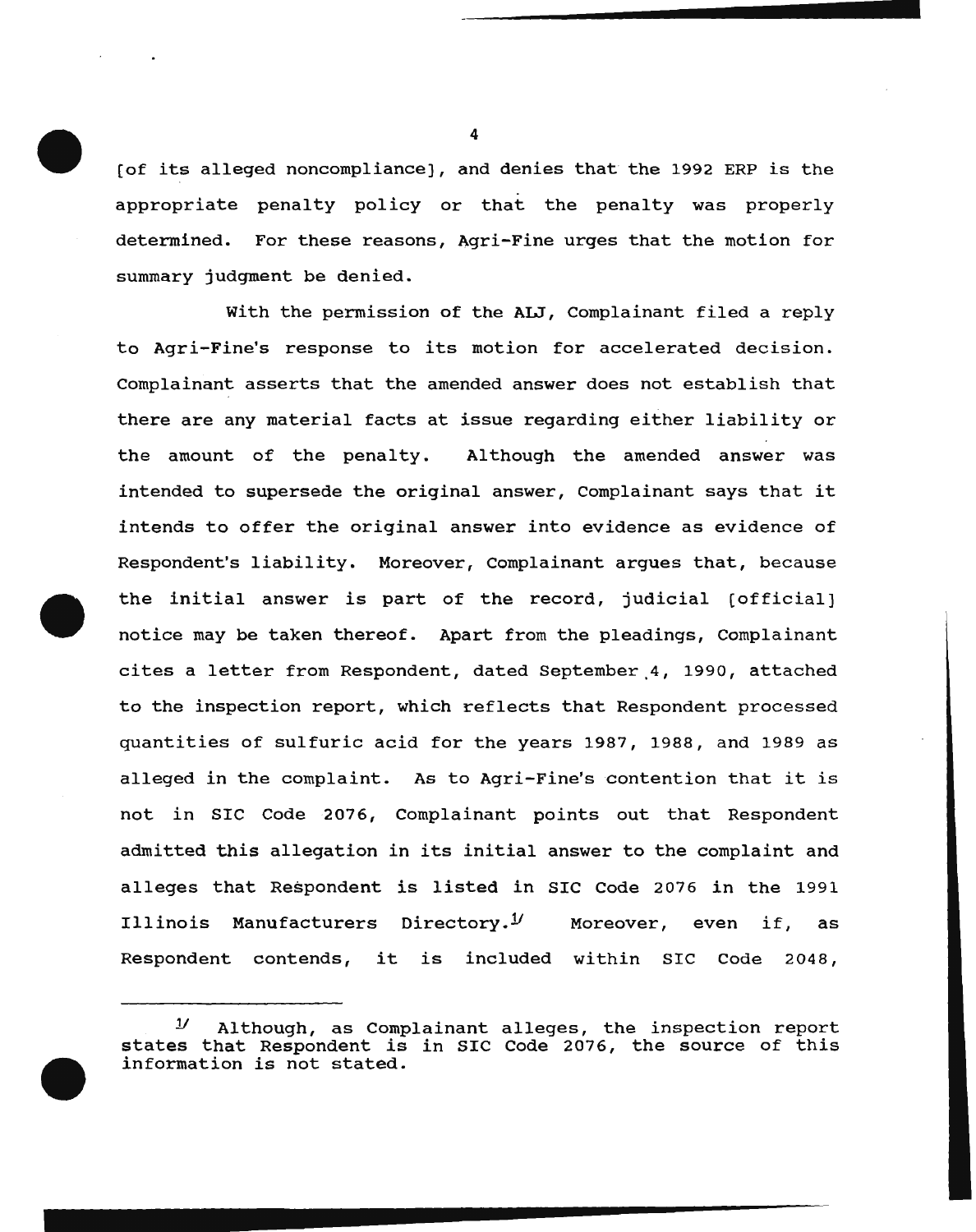Complainant says it would still be within SIC Codes 20 through 39 and thus within the scope of EPCRA § 313. complainant asserts that Respondent admitted that it had ten or more "full-time employees" in its answers to the initial and amended complaints.<sup>2/</sup> Accordingly, Complainant argues that there are no material issues of fact as to Respondent's liability and that it is entitled to judgment as a matter of law. Concerning the penalty, Complainant avers that Respondent's contentions as to the availability, accuracy, and timeliness of the TRI database and the purposes of EPCRA are legal and policy arguments not relevant to the determination of a penalty, and that its arguments as to, inter alia, its good faith and for "set-off" of sums expended for equipment and facility modification to reduce the likelihood of releases are not a bar to, nor a basis for mitigation of, the penalty.

#### DISCUSSION

It is concluded that there is no dispute as to material fact that Respondent was included within the EPCRA § 313 reporting requirements during the calendar years 1987, 1988, and 1989, and that it failed to file "Form Rs" with the Administrator and the State of Illinois by July 1, 1988, and July 1 of the following years as required by EPCRA § 313(a). As support for the assertion

 $2$ <sup>/</sup> "Full-time employee" means 2,000 hours per year of equivalent full-time employment (40 CFR § 373.3). The number is determined by dividing the total number of hours worked by all employees during the calendar year by 2,000. This approach has been upheld as based upon a permissible construction of the statute, Kaw Valley, Inc. v. U.S. EPA, 844 Fed. Supp. 705 (D.C. Kan. 1994).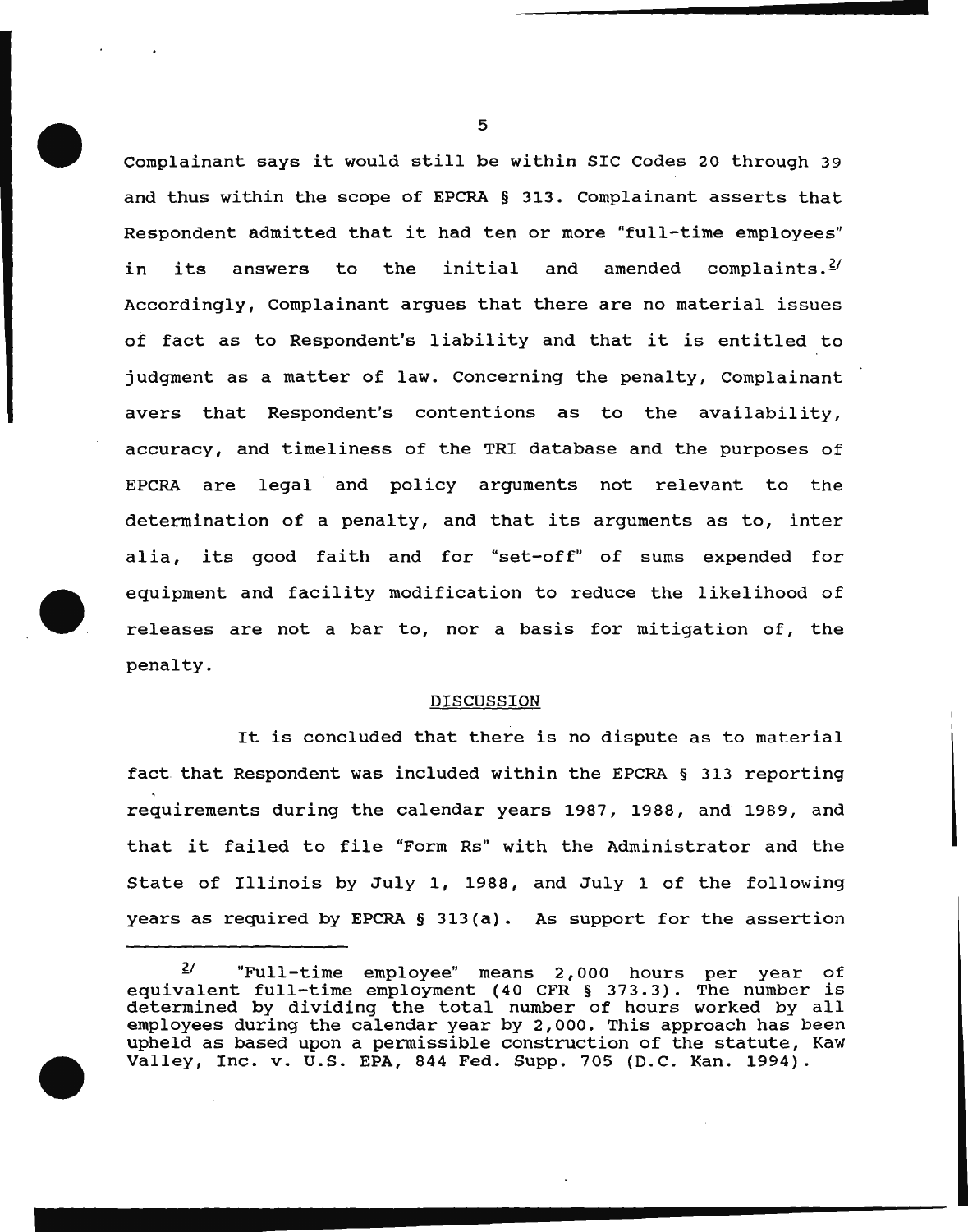that Respondent processed 2,321,671 pounds of sulfuric acid in 1987, 1,257,042 pounds in 1988, and 1,437,501 pounds in 1989, as alleged in the complaint, Complainant relies in part on Agri-Fine's initial answer. Respondent has, however, filed an amended answer and the general rule is that, once an amended pleading is filed, the original pleading no longer serves any function in the case. 6 **Wriqbt, Miller & Kane, Federal Practice & Procedure,** § 1476. Complainant says that it intends to offer the initial answer in evidence as an admission by Respondent. While this appears to be a permissible procedure if there is a trial, the rule is that an admission in a superseded pleading may not be relied upon to support summary judgment. Contractor Utility Sales Co., Inc. v. Certain-teed Products Corporation, 638 F.2d 1061 (7th Cir. 1981}.

It is concluded, however, that evidence apart from the initial answer amply supports the determination that during the years 1987, 1988, and 1989 Respondent processed the quantities of sulfuric acid alleged in the complaint. This evidence consists of the letter from Agri-Fine, dated September 4, 1990, signed by its plant manager, and documents on Agri-Fine letterhead which apparently state the quantities of sulfuric acid purchased by Respondent on a monthly basis from its supplier, Rowell Chemical Corporation, during the years at issue (C's Preh. Exhs. 7, 8, & 9). Although these documents are undated and unsigned and their origin is unclear, yearly totals equal those shown in the letter, dated September 4, 1990, and there appears to be no reason to doubt the authenticity of the documents. These totals greatly exceed the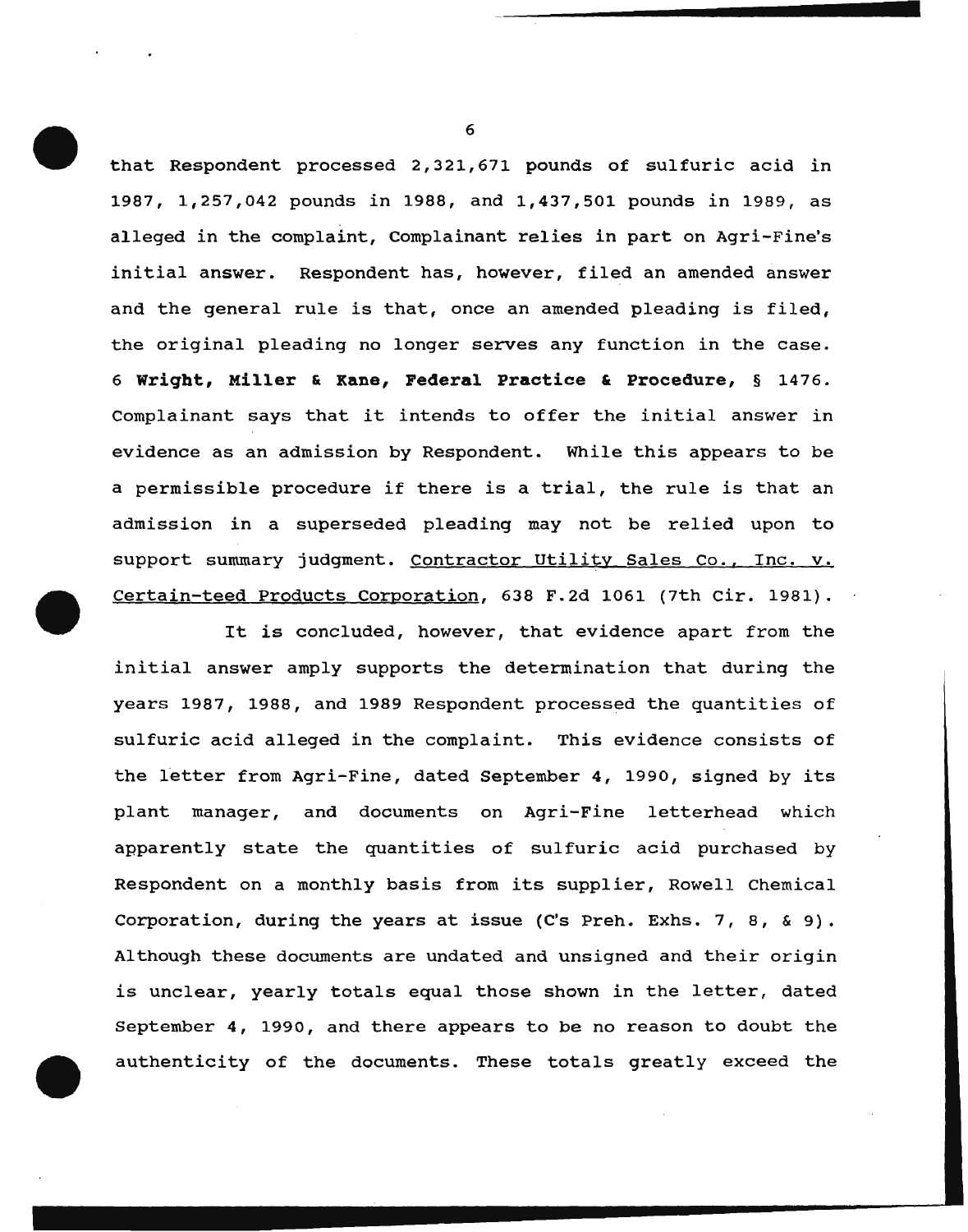reporting thresholds for manufactured or processed chemicals of 75,000 pounds, 50,000 pounds and 25,000 pounds for the years 1987, 1988, and 1989, respectively, set forth in EPCRA § 313(f).

In its amended answer, Respondent has denied that it is covered by SIC Code 2076. As support for the contention that there is no issue of material fact in this respect, Complainant relies on an admission in the initial answer and the allegation that Respondent informed the inspector that it was covered by SIC Code 2076 at the time of the September 5 inspection. Reliance on the initial answer is misplaced for the reason previously stated and, although the inspection report states that Respondent was in SIC Code 2076, the source of this information is not given. In its amended answer, Respondent alleges that since 1985 it has, with good cause, classified its facility under SIC Code 2048, "Prepared Feeds and Feed Ingredients for Animals and Fowls, Except Dogs and Cats." Assuming this allegation is true or can be substantiated, Agri-Fine would, nevertheless, be within SIC Codes 20 through 39 as listed in EPCRA § 313(b) and thus within a classification for which reporting is required. Although this would require an amendment of the complaint, amendments to conform to the proof are readily granted and it is concluded that there is no genuine issue of material fact that Respondent was within either SIC Code 2076 or 2048 during the years in question and thus within a classification for which reporting was required.

Complainant relies on the initial and amended answers to support its contention that there is no genuine issue of material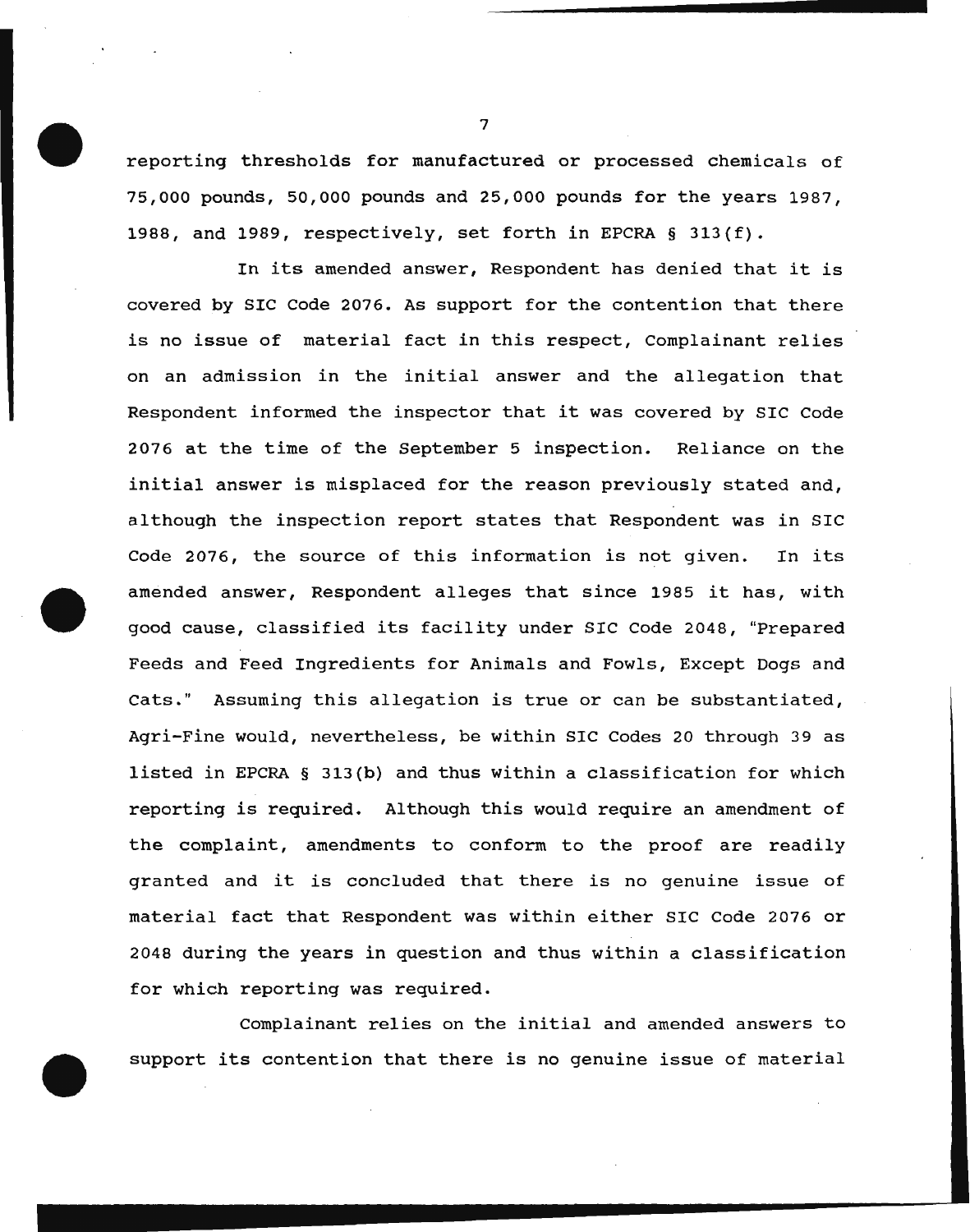fact that Respondent had ten or more "full-time employees" during the years 1987 through 1989. As indicated above the alleged admission in the initial answer may not be relied upon to support summary judgment and the alleged admission in the amended answer is merely that "from time to time, Respondent has barely had '10 or more' full-time employees" as alleged in para. 9 of the amended complaint. This is not an admission that Respondent had ten or more "full-time employees" as defined in 40 CFR § 372.3 during each of the years at. issue. Respondent admitted in its prehearing exchange, however, that, other than the fact it was unaware of EPCRA § 313, it had no defense to the action. Respondent is presumably well aware of the number of its employees and there is no injustice in recognizing this admission. Respondent has not carried its burden of demonstrating that there is a genuine issue of material fact as to liability and Complainant's motion for an accelerated decision in this respect will be granted.

A different conclusion is required as to the motion for summary judgment for the amount of the penalty. Firstly, determining the amount of a penalty on a motion for accelerated decision, no less than determining damages on summary judgment, is seldom, if ever, appropriate. See, e.g., In re The Monte Vista Cooperative, Docket No. I.F.& R.-VIII-91-296C (Order, June 10, 1992). This is especially true where, as here, and as permitted by Rule 22.15(a) of the Rules of Practice, Respondent has contested the appropriateness of the proposed penalty and requested a hearing. Secondly, matters such as the extent and gravity of the

..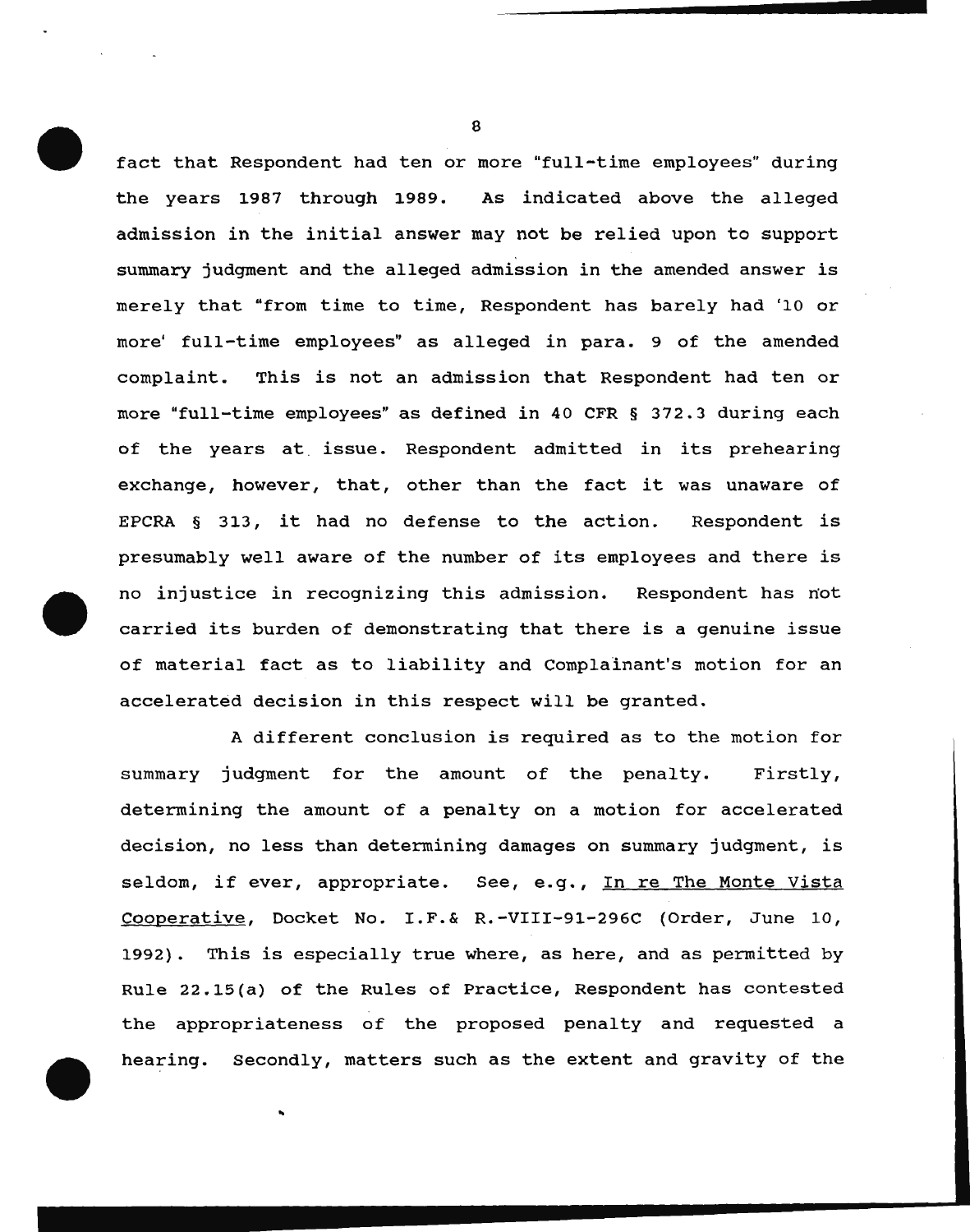violation, the degree of culpability, and ability to pay are inherently factual, and, in cases of dispute, not appropriate for resolution on summary judgment. $\frac{3}{4}$  Moreover, contrary to Complainant's contention, it has been held that Supplemental Environmental Projects (SEPs) may appropriately be considered by the AIJ under the statutory rubric of "other factors as justice may require" to reduce the amount of a proposed penalty. In re Spang and Company, Docket No. EPCRA-III-037 & 048 (Initial Decision, March 10, 1994), presently on appeal to the EAB. While Complainant says that the penalty was computed under the 1990 ERP, because it was allegedly beneficial to Respondent, it should be noted that I am required to consider, but am not bound by, any penalty guidelines issued under the Act (Rule 22.27 (b)) . Complainant's motion for judgment for the amount of the penalty claimed will be denied.

#### ORDER

Complainant's motion for an accelerated decision that Respondent violated EPCRA § 313 as alleged in the complaint is granted. The motion for judgment for the amount of the penalty claimed is denied. The amount of the penalty remains at issue and

 $\frac{3}{4}$  Although EPCRA § 325(1)(c), providing penalties for violations of EPCRA §§ 312 and 313, does not expressly incorporate the criteria for determining penalties set forth in EPCRA §  $325(b)$  (1) or (b) (2), it is reasonable to consider the criteria in the latter sections applicable to determining penalties for violations of EPCRA § 313.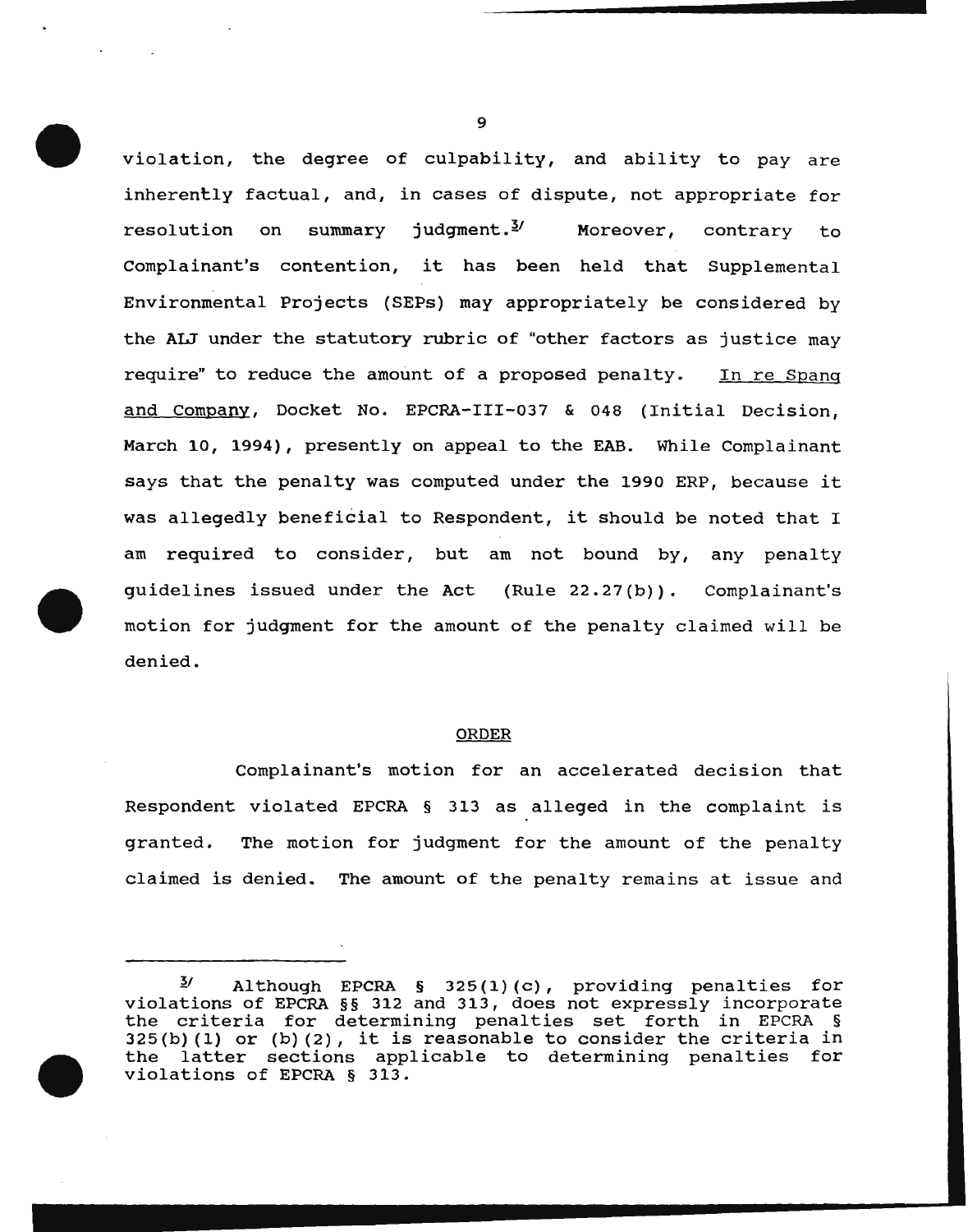will be determined after further proceedings, including a hearing, if necessary. $4/$ 

Dated this **3/44** day of August 1995.

duun  $\overline{\mathtt{T}}$  . Nissen Spenc

Administrative Law Judge

 $4'$  A ruling on Respondent's motion for discovery will be forthcoming.